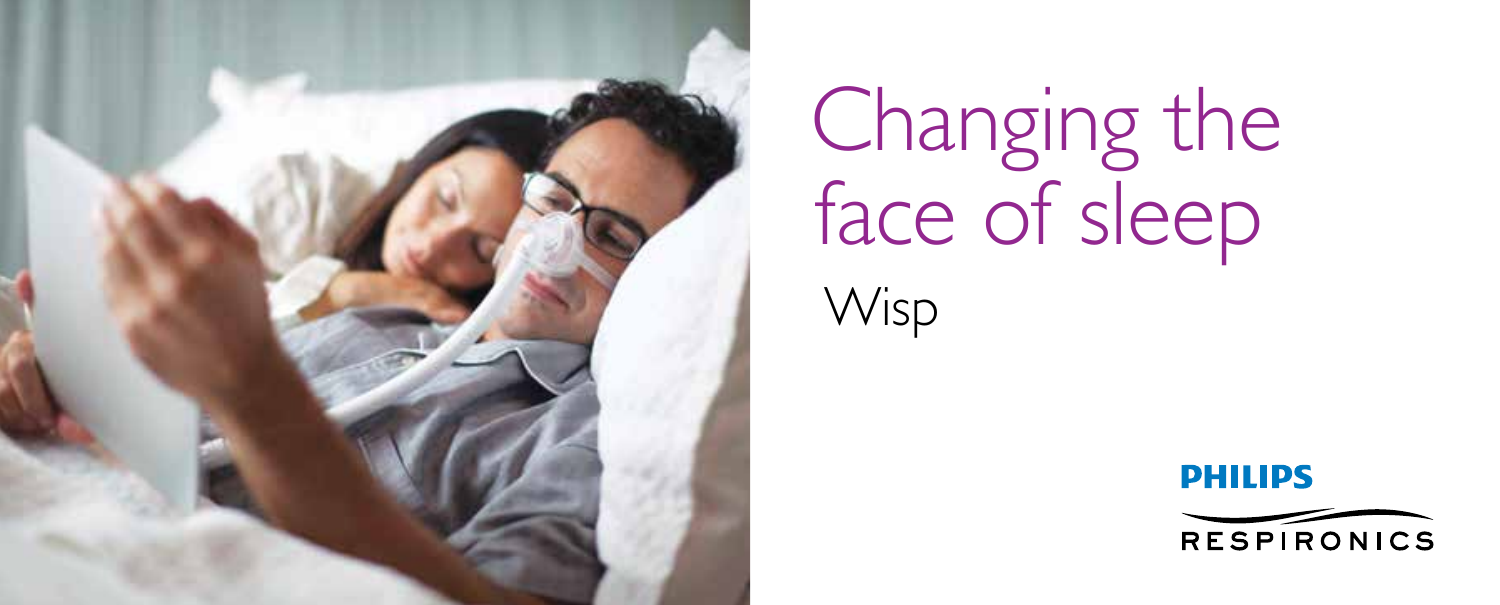# Wisp sleep apnea mask

Minimal contact nasal mask offering comfort, performance and style

## **Wisp features just for you:**

- Open field of vision for feeling of greater independence — read, watch TV, or wear glasses
- Designed to comfortably fit more than 98% of users\*
- Soft and comfortable for a better quality of sleep
- Easy to adjust for an excellent seal and personalized comfort fit
- Multiple cushion sizes included with the mask to achieve your best fit
- \*2012 Wisp customer preference trial, data on file

Self-adjusting strap with a loop that can hold mask tubing when placed over the top of your head

Tip-of-the-nose cushion design

Clips make the headgear easy to adjust

Reversible fabric frame; also available in silicone

> Elbow quick release tabs

Learn more about Wisp at www.philips.us/yourwisp

**NESPIRONICE**